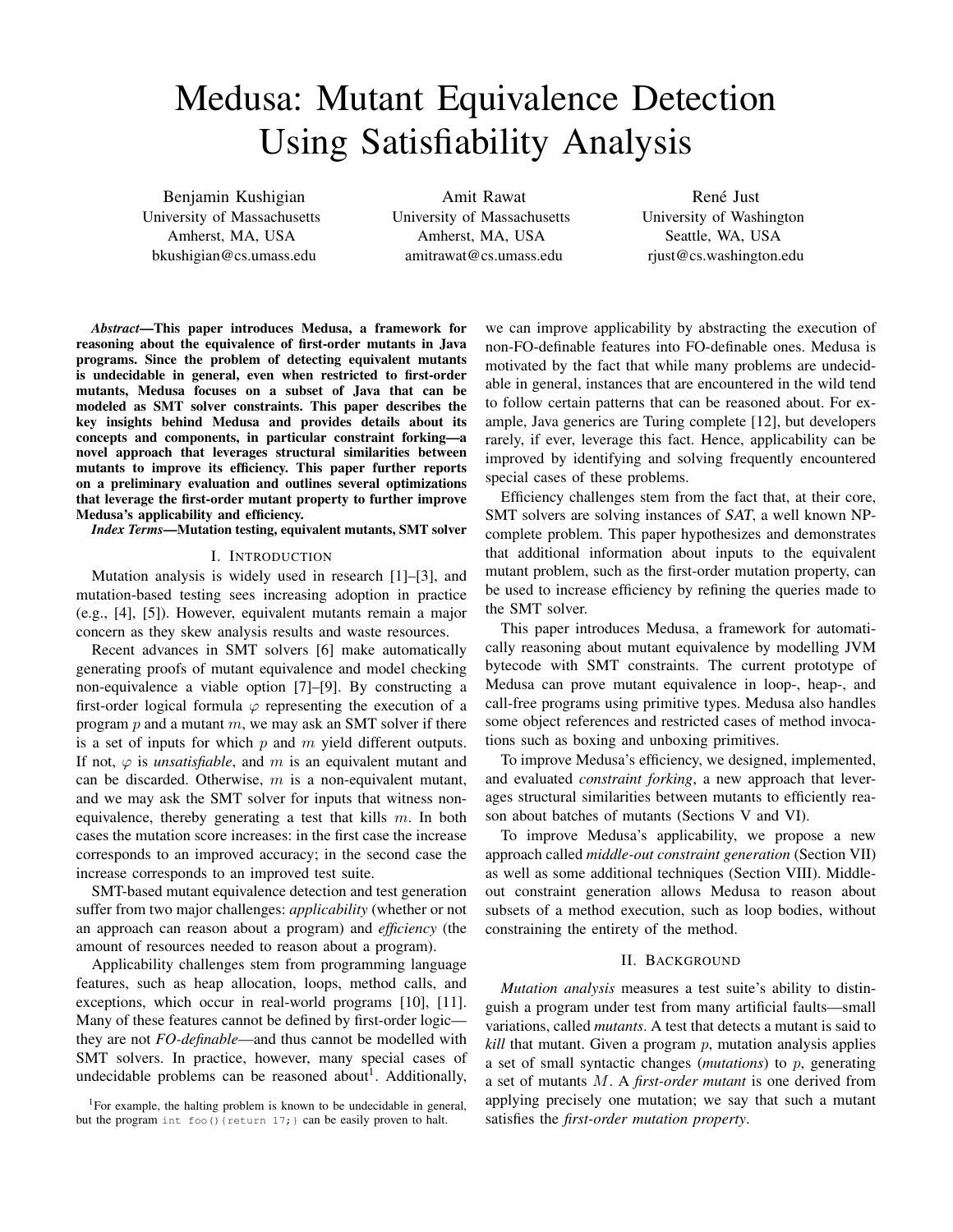The necessary conditions for a test  $t$  to kill a mutant  $m \in M$  can be described using the reachability, infection, and propagation (RIP) model [11]:

- 1) Reachability:  $t$  must execute  $m$ 's mutation at least once.
- 2) Infection: at least one execution of  $m$ 's mutation must cause  $m$ 's execution state to differ from that of  $p$ .
- 3) Propagation: the infected execution state of  $m$  must propagate to some observable output.

There are two common variants of mutation analysis: weak and strong mutation. In *weak mutation*, a test t kills a mutant m if t satisfies the infection condition. In *strong mutation*, a test t kills a mutant  $m$  if t satisfies the propagation condition. Note that satisfying the reachability condition is equivalent to satisfy statement coverage of the mutated statement. This paper is concerned with strong mutation.

A mutant that cannot be killed by any test is called an *equivalent mutant.* The *mutation score*  $\mu(T)$  of a test suite T is defined as the number of mutants killed by  $T$  divided by the number of generated nonequivalent mutants. To compute  $\mu(T)$ , all equivalent mutants must be identified, an intractable problem. Instead,  $\mu(T)$  is commonly approximated by the *mutation kill ratio* of T, defined as the number of killed mutants divided by the number of generated mutants that have not (yet) been identified as equivalent.

Each unidentified equivalent mutant wastes resources and underestimates  $\mu(T)$ . The problem of identifying equivalent mutants is thus crucial to improving the accuracy and efficiency of mutation analysis.

#### III. GENERATING CONSTRAINTS FROM BYTECODE

This section describes our approach to modelling program execution with SMT constraints, enabling queries to SMT solvers about mutant equivalence. As a running example, suppose we want to reason about the equivalence of mutants m1 and m2 to the original program squarePos in Figure 1a. We are first confronted with the problem of defining the program semantics. Since the semantics are ultimately defined by Javac and the JVM, we work with JVM bytecode instead of Java source code.

## *A. SMT Constraints*

A *constraint* is a boolean expression in a representation understood by our constraint solver. In the remainder of this paper, constraints are written in prefix syntax. For example, (ite  $( $x$  y) (=  $z$  x) (=  $z$  y)) represents a constraint for$  $z = x < y$  ? x : y. We can *constrain* a program p by generating constraints that capture  $p$ 's execution; we will also speak of constraining blocks and edges of p's control flow graph.

We may *assert* a set of constraints to our constraint solver that is, ask the solver to *check satisfiability*. The solver will attempt to find a model satisfying all asserted constraints and, if found, returns that model.

# *B. Control Flow Graph*

The bytecode in Figure 1b is easier to reason about than the original source code, but the control flow is implicit; to make it explicit, Medusa calculates the program's control flow graph.

```
int squarePos(int x) {
  if (x > 0)
    x = x \cdot x;return x;
```
}

|     | <b>Mutants</b>                            | Equivalent |
|-----|-------------------------------------------|------------|
|     | $m1: \rightarrow \mapsto \rightarrow =$   | yes        |
| m2: | $\rightarrow$ $\rightarrow$ $\rightarrow$ | no         |

(a) Original source code and two mutants m1 and m2.

```
Setup Parameters in Table:
  (= v t 1 - 0 x)B0:
  iload_1: push to stack
  (= (tail s1) s0)
  (= (head s1) vt1-0)ifle: set cond, pop stack
  (= B0-cond (<= (head s1) 0))
  (= s2 (tail s1))
B1:
  iload_1: load x to stack
  (= (tail s4) s3)(= (head s4) vt1-1)
  iload_1: load x to stack
  (= (tail s5) s4)<br>(= (head s5) vt1
     (head s5) vt1-1)imul: multiply, push
  (= (tail s6) s3)(= (head s6) (mul (head s4)
                      (head s5))istore_1: store to vt
  (= v t 1 - 2 (head s6))
  implicit branch condition
  (= B1-cond true)
B2:
  iload_1: load x
  (= (tail s8) s7)
(= (head s8) vt1-3)
```
(c) Block constraints

**B0:** 0: **iload\_1** 1: **ifle** 8 **(B2) B1:** 4: **iload\_1** 5: **iload\_1** 6: **imul** 7: **istore\_1 B2:** 8: **iload\_1** 9: **ireturn**

(b) Bytecode (m1 and m2 differ at instruction 1).

```
Was Block 0 executed?
(=> B0-executed?
  (ite B0-cond
    True Branch:
    (and
      Propagate to B2:
      (= B2-executed? true)
       (= vt1-3 vt1-0)(= s7 s2)False Branch:
    (and
      Propagate to B1:
       (= B1-executed? true)
       (= vt1-1 vt1-0)(= s3 s2))))
Was Block 1 executed?
(=> B1-executed?
  (ite B1-cond
    (and
      Propagate to B2:
      (= B2-executed? true)
       (= v t 1 - 2 v t 1 - 3)(= s7 s6)))
Was Block 2 executed?
(=> B2-executed?
  Set return value
  (= ret (head s7))(d) Branching constraints
```
Fig. 1: Constraining a method from bytecode

A *control flow graph* (CFG) is a graph whose *edges* correspond to branching information and whose nodes, called basic blocks or just *blocks*, are maximal straightline sequences of bytecode satisfying the following properties: (1) only the final instruction may be a jump instruction, and (2) only the first instruction of a block may be targeted by a jump instruction.

A block B may have either one or two successors. If there are two successors then there is an associated boolean condition  $c_B$  such that the *true successor* is executed after  $B$ when  $c_B$  and the *false successor* is executed after  $B$  when  $\neg c_B$ . If B has only one successor then Medusa sets  $c_B$  to be true and considers  $B$ 's only successor to be its true successor.

Medusa constrains blocks and edges separately, which allows for the flexibility needed in constraint forking and middle-out constraint generation.

#### *C. Block Constraints*

Recall our running example in Figure 1a. Medusa has generated the CFG, comprising blocks B0, B1, and B2. Figure 1b shows the labelled bytecode, which reflects this partitioning. Medusa then uses each of these blocks to generate constraints of the call-stack state, shown in Figure 1c. The call-stack has two types of state: the operand stack (*opstack*) and the variable table (*vartable*). Note that Medusa does not track heap state.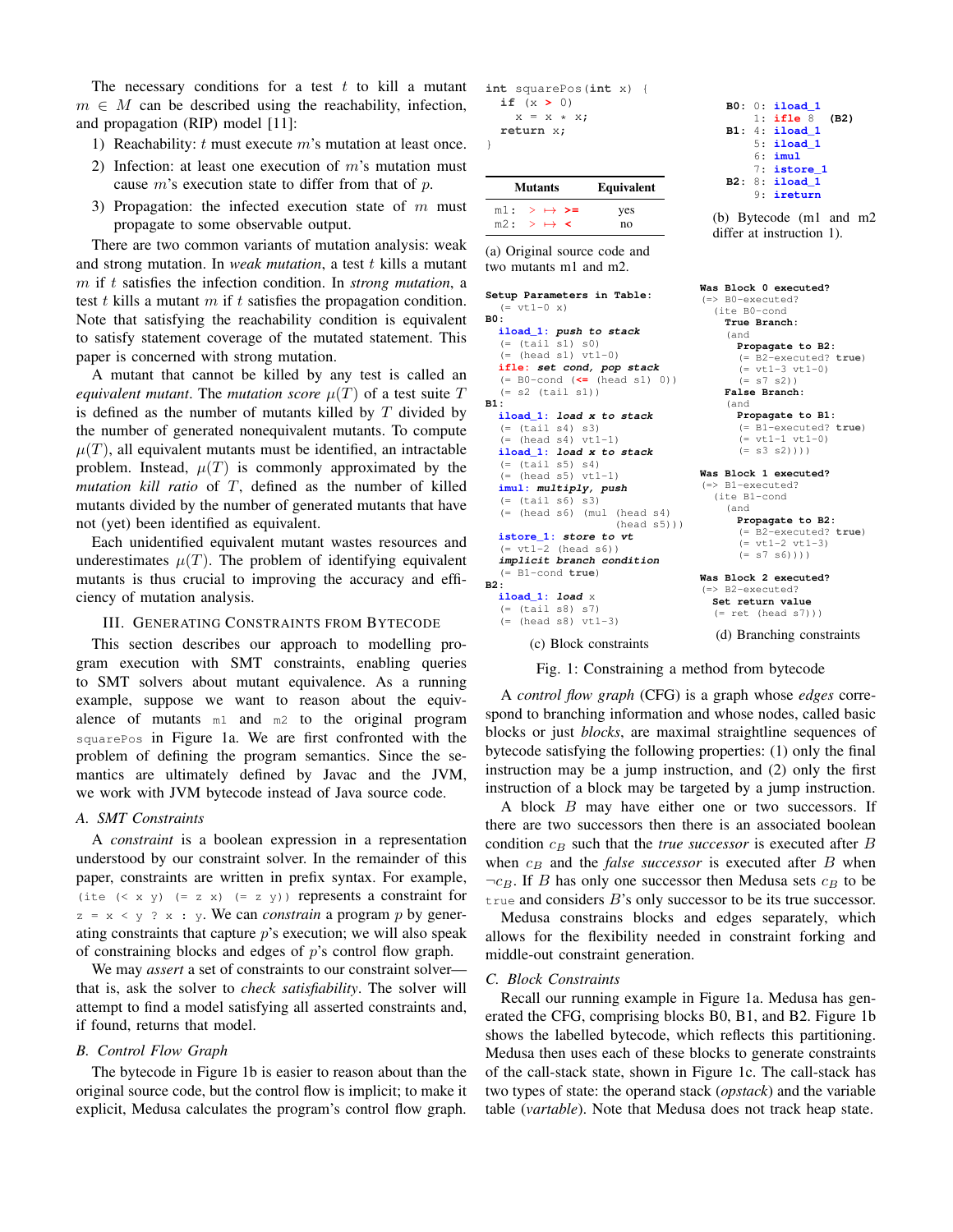To represent the JVM opstack at a point of execution as a constraint, Medusa uses linked lists, which support operations head and tail; vartable entries are represented as width-32 bitvectors. When pushing value  $x$  onto the opstack, represented by linked list s, Medusa creates a new linked list instance s' and generates the following constraints:

# $($ and  $($ =  $($ head s' $)$  x $)$   $($ =  $($ tail s' $)$  s $)$

Each time Medusa pushes to or pops from the opstack it introduces a static single assignment (SSA) variable to represent the newest version of the opstack. Likewise, whenever Medusa stores a value to the vartable it introduces a new SSA variable. Medusa names variables as follows: s2 represents the third SSA linked list variable generated to track the opstack (names are zero-indexed), while  $vt1-3$  represents the fourth SSA variable generated for the first vartable entry. Figure 1c follows these conventions and is annotated for convenience.

Finally, each block has an execution bit to constrain control flow. Medusa uses the notation executed-2? to denote the value of the predicate "was Block 2 executed?".

### *D. Edge Constraints*

Medusa connects the generated block constraints by asserting *edge constraints* based on the last instruction of each block. If the last instruction is a conditional jump, as in B0, then the head of the final opstack is used to compute a branching condition. Otherwise the branching condition is set to  $true$ to indicate that the block's true successor is always taken. Medusa then uses this condition to determine control flow and propagate a block's final state to its successor's initial state. Edge constraints take the following form:

```
(=> B-executed? (ite B-cond
     (and (propagate B Bt) executed-Bt?)
     (and (propagate B Bf) executed-Bf?)))
```
Bt and Bf are B's true and false successors. In other words, these constraints translate to: *If* B *was executed and* B*'s branching condition is true, propagate* B*'s state to its true successor and set that successor's execution bit to* true*. Otherwise, if* B *was executed and* B*'s branching condition is false, propagate* B*'s state to its false successor and set that successor's execution bit to* true*.* Figure 1d shows the edge constraints generated by Medusa for our example.

## *E. Checking Mutant Equivalence*

To test for equivalence between a program  $p$  and a mutant m, Medusa constrains the execution of both  $p$  and  $m$ , asserts that their inputs are equal, and asserts that their outputs are different. Continuing with our example, let  $m1-x$  be  $m1$ 's input and m1-ret be m1's return value. Then, to test if squarePos and m1 are equivalent, Medusa asserts:

 $($ and  $($  =  $x$  m1- $x)$   $($ not  $($  =  $ret$  m1- $ret)$  $)).$ 

If the solver returns SAT, it has found a model witnessing non-equivalence; if it instead returns UNSAT, it has proven equivalence. The solver may also return UNKNOWN, e.g., if it times out. For m1, the solver returns UNSAT while for m2, it returns SAT, providing a model witnessing a difference (e.g.,  $x:=-1$ ). The provided model can be used for test generation.

# IV. MEDUSA STRATEGIES

Medusa works on batches of mutants, and to take advantage of this we introduce the notion of a *strategy*, allowing Medusa to tailor its approach to the batch of mutants it is reasoning about. This in turn allows Medusa to reuse some of its work and apply different approaches to different types of mutants.

The *naive strategy* is the strategy that checks for equivalence between program  $\beta$  and each of its mutants m using the approach described in Section III-E. The naive strategy does not reuse any of its work between mutants, recomputing  $p$ 's constraints and all lemmas derived from p's constraints for each of p's mutants.

The central SMT feature that enables work reuse is the *scope*. Scopes may be *pushed* and *popped* in a LIFO fashion, and an assertion is made into the most recently pushed scope. The solver cannot produce a model violating this assertion until that assertion's scope is popped. Popping a scope clears all assertions made in that scope as well as all lemmas generated since it was pushed.

We get immediate performance gains by refactoring the naive strategy to generate constraints for  $p$  only once, pushing and popping a new scope to reason about each mutant. We call this the *caching strategy*, and while it yields substantial improvements, as detailed in Section VI, we can do better.

#### V. CONSTRAINT FORKING

Medusa has not leveraged the fact that it is working with first-order mutants. To help refine queries to the SMT solver, we define an *atomic mutant* to be a mutant with at most one syntactic element changed. This definition implicitly depends upon the program representation (i.e., source code, AST, bytecode, CFG, etc.). Many first-order mutants result in *atomic CFG mutants*, mutants in which at most one block may be altered, no blocks are deleted, and all edges and their true/false labels fixed. For instance, removing a short circuiting operator removes a jump instruction and results in a non-atomic CFG mutant, whereas negating a conditional alters the control flow but not the CFG structure, and thus results in an atomic CFG mutant.

Execution is identical between a program and a mutant until a mutated block is reached. Hence, the beginning of both executions can be modeled as the same constraints. To capitalize on this, we propose the *forking* strategy.

First, Medusa generates  $C_p$ , the constraints for p, as well as an identical copy  $\mathcal{C}_m$  of  $\mathcal{C}_p$ , which Medusa will use to constrain mutants. Since the execution of  $p$  is always the same, Medusa asserts  $C_p$ , but since the execution of each mutant is different, Medusa does not immediately assert  $\mathcal{C}_m$ .

Second, Medusa labels all blocks  $B_1, \ldots, B_N$  such that blocks precede their parents, and creates an empty stack S of blocks. Then, Medusa iterates through all blocks  $B_1, B_2, \ldots, B_N$ :

- 1) Push an SMT scope.
- 2) Push  $B_i$  onto  $S$ .
- 3) Assert  $B_i$ 's block and outgoing edge constraints in  $\mathcal{C}_m$ .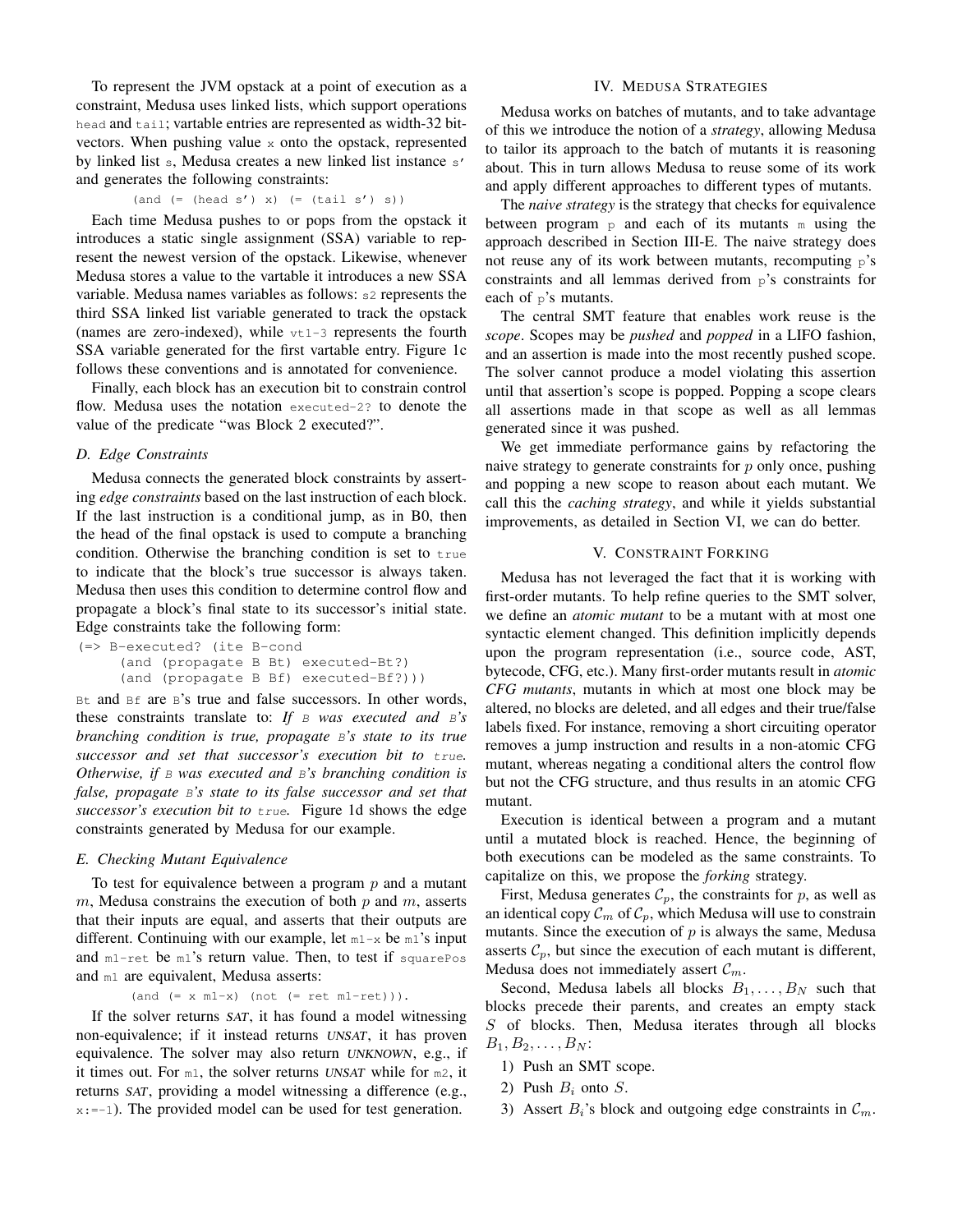

Fig. 2: Progression of the forking strategy. Mutated blocks are highlighted (red), and dashed lines represent forked constraints. For each atomic CFG mutant of a block  $B_i$ , constraints are forked from  $B_i$ 's predecessor to the mutated block  $B_i'$ .

Medusa asserts that  $C_p$  and  $C_m$ 's return values are different. Once this initial pre-pass is completed Medusa compares mutant  $m_i$  with p. While S is not empty:

- 1) Let  $B = S.pop($ .
- 2) Pop a scope, clearing B's edge constraints in  $\mathcal{C}_m$ .
- 3) For each mutated block  $B'$  of  $B$ , do:
	- a) Push a scope.
	- b) Generate edge constraints from  $B'$  into  $\mathcal{C}_m$ .
	- c) Generate edge constraints from  $C_p$  to  $B'$ .
	- d) Call (check-sat) and, if SAT, call (get-model).
	- e) Pop the scope, clearing  $B$ <sup>'</sup>'s constraints.

Figure 2 illustrates three iterations of this process. Each mutated block, highlighted in red, corresponds to multiple atomic CFG mutants.

## VI. EVALUATION

We evaluated Medusa on a Linux workstation with Intel Xeon CPU at 2.2GHz and 100GB of RAM. Each execution of Medusa was limited to one CPU and at most 2GB of RAM.

We evaluated Medusa on three subjects:

- 1) Tax: Computes the single-payer tax amount for a given income.
- 2) TicTacToe: Checks the win condition for the Tic Tac Toe game, including bounds checking on inputs.
- 3) Triangle: Classifies a given triangle into equilateral, isosceles, scalene, or invalid.

We chose the above programs for their branching structure since techniques such as loop unrolling and method inlining, which Medusa could apply in a preprocessing step, tend to result in a large amount of branching. (Real-world methods often use language features such as references, method calls, and loops that Medusa cannot yet reason about. Section VIII addresses this applicability concern.)

We used MAJOR [13] to generate a total of 488 mutants across all three subjects: 122 for Triangle, 267 for TicTacToe, and 99 for Tax. Table I provides a breakdown of the three subjects, including size in bytecode instructions, the total number of mutants, and the total number of equivalent mutants.

We manually determined ground truth for mutant equivalence. The naive and the caching strategies correctly calculated equivalence for all mutants, and the forking strategy correctly calculated equivalence for all atomic CFG mutants.

TABLE I: Summary of the three evaluation subjects. Insns and Jmps give the total number of bytecode instructions and the number of jump instructions. For All mutants and Atomic CFG mutants, tot and equiv give the total number of mutants and the number of equivalent mutants.

| Subject |  | Insns Jmps All mutants Atomic CFG mutants |  |  |  |
|---------|--|-------------------------------------------|--|--|--|
|---------|--|-------------------------------------------|--|--|--|

|               |    |                        |             | tot equiv | tot | equiv |  |
|---------------|----|------------------------|-------------|-----------|-----|-------|--|
| <b>Tax</b>    |    | $100 \quad 15 \mid 99$ |             | 10        | 84  | 10    |  |
| TicTacToe 171 |    |                        | 49   267    | 23        | 98  | 19    |  |
| Triangle      | 89 | 17                     | $\vert$ 122 |           | 70  |       |  |

TABLE II: Run times (in seconds) and improvements for the naive, caching (cache), and forking (fork) strategies. Run times are averaged over five runs.

| Subject                | <b>Run times</b> |       |      |                      | Improvements        |  |
|------------------------|------------------|-------|------|----------------------|---------------------|--|
|                        | naive            | cache | fork | cache<br>(vs. naive) | fork<br>(vs. naive) |  |
| Atomic CFG mutants     |                  |       |      |                      |                     |  |
| Tax                    | 521              | 258   | 197  | 50.5%                | 62.2%               |  |
| <b>TicTacToe</b>       | 17.9             | 16.5  | 13.9 | 7.8%                 | 22.5%               |  |
| Triangle               | 3.72             | 3.26  | 1.3  | $12.4\%$             | 65.1%               |  |
| Non-atomic CFG mutants |                  |       |      |                      |                     |  |
| Tax                    | 410              | 185   |      | 54.9%                |                     |  |
| <b>TicTacToe</b>       | 17               | 16.3  |      | $4.1\%$              |                     |  |
| Triangle               | 2.34             | 2.16  |      | 7.7%                 |                     |  |
| All mutants $*$        |                  |       |      |                      |                     |  |
| Tax                    | 504              | 247   | 195  | 51.0%                | 61.3%               |  |
| <b>TicTacToe</b>       | 17.4             | 16.3  | 15.4 | $6.3\%$              | 11.5%               |  |
| Triangle               | 3.13             | 2.79  | 1.67 | $10.9\%$             | 46.6%               |  |

<sup>∗</sup>For non-atomic CFG mutants, the forking strategy defaults to caching.

We computed the average run times of the naive, caching, and forking strategies on all mutants per subject over five executions. Table II summarizes the results and reports on the improvements in run time when using caching or forking in place of the naive strategy. Improvements are calculated to be 100 ·  $(t_n-t_s)/t_n$ , where  $t_n$  is the run time for the naive strategy, and  $t<sub>s</sub>$  is the run time for the strategy being compared. In contrast to the other subjects, Tax primarily uses floating point arithmetic, which is likely the reason for its longer run times.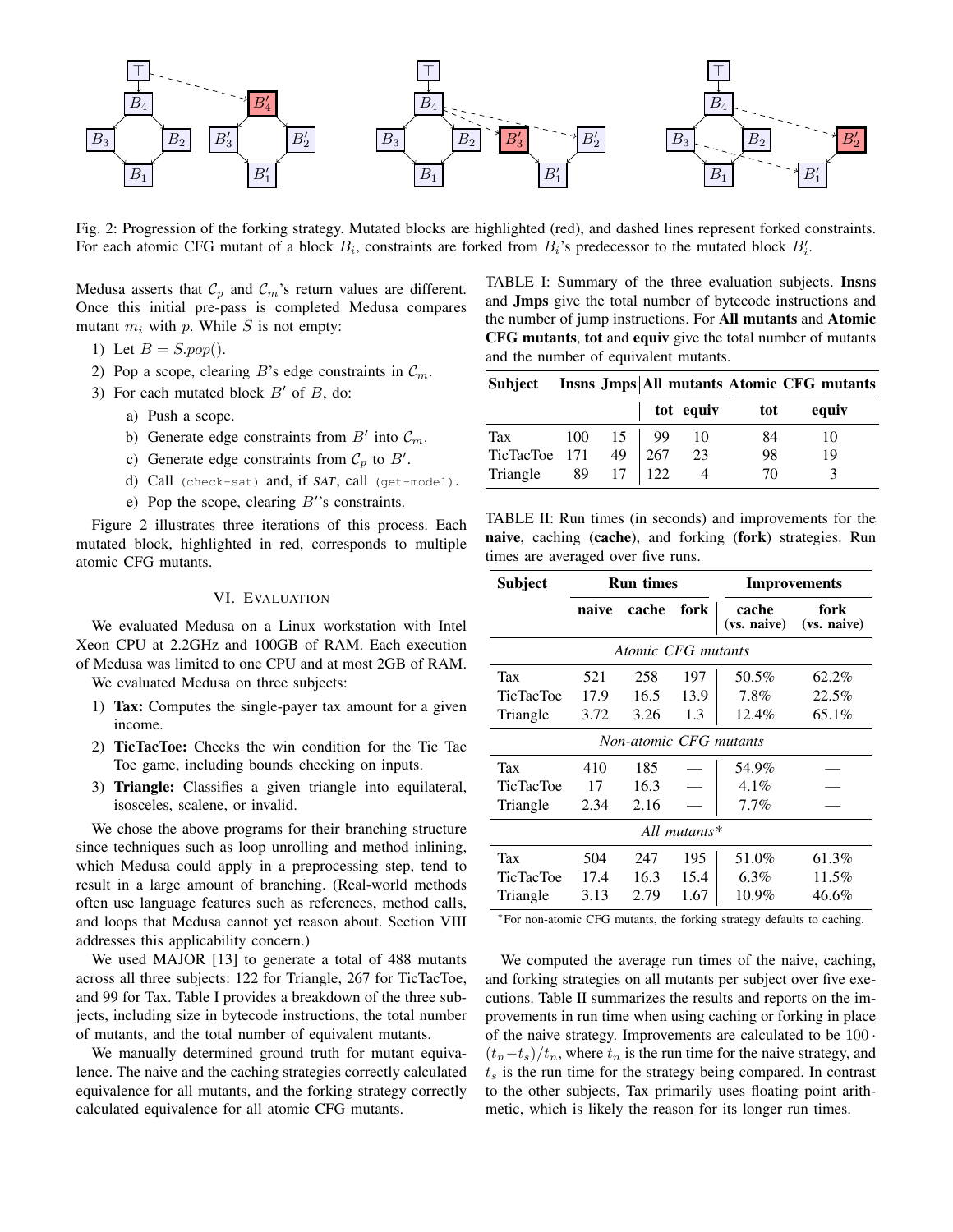| int $gcd(int a, int b)$    | $int qcd_{mut}(int a, int b)$ |
|----------------------------|-------------------------------|
| while $(a := b)$           | while $(a := b)$              |
| if $(a > b)$ $a = a - b$ ; | if $(a \ge b)$ $a = a - b$ ;  |
| else $b = b - a$ ;         | else $b = b - a$ ;            |
| return $a$ ; $\}$          | return $a$ ; $\}$             |

Fig. 3: Middle-out generation can help with loops

When restricted to atomic CFG mutants, forking improves run time between 22.5% and 65.1%, and caching improves run time between 7.8% and 50.5%. The improvements across all mutants reflect this same pattern.

Both the naive and caching strategies took longer to determine (non-)equivalence for atomic CFG mutants than they did for other mutants. We conjecture that Medusa can more easily reason about non-atomic CFG mutants, which often involve changes in control flow structure such as the deletion of a short-circuiting boolean operator. We leave a deeper investigation open for future work.

# VII. MIDDLE-OUT CONSTRAINT GENERATION

While mutant equivalence in the presence of loops is undecidable, there are mutants whose equivalence is clear. Consider gcd and its mutant gcd\_mut in Figure 3. These are identical in all but the relational operator in the if statement's condition and execution is altered only if  $a == b$ . In this case, the loop's body, whose execution is predicated on  $a := b$ , could not have run, and we conclude that gcd\_mut is equivalent.

Because of the presence of the while loop we cannot fully generate constraints for gcd or gcd\_mut. This motivates *middle-out constraint generation*, where only part of a method is constrained. The key idea is as follows: check if a block and a mutated block are equivalent and if so conclude that both methods are equivalent. Otherwise expand checking to the immediate predecessors and successors and repeat. Continue until equivalence is proven or until expansion cannot continue.

In our example we begin by constraining the mutated blocks comprising the conditional  $a > b$  and mutation  $a > = b$ , querying if there exists a tuple (a, b) that distinguishes the two. Our solver returns SAT and we continue by constraining the predecessors or the successors. For brevity we expand up, generating constraints for  $a := b$ . We query if there exist a tuple (a, b) such that a  $!=$  b and a  $==$  b which is impossible, hence our solver returns UNSAT.

# VIII. ADDITIONAL TECHNIQUES

In addition to constraint-forking and middle-out constraint generation, we propose several other techniques to increase Medusa's applicability.

Generalized Constraint Forking While the forking strategy applies to atomic CFG mutants, we conjecture that most first order mutants exhibit strong locality properties, even after translation to the control flow graph, and that this fact may be used to generalize the forking strategy.

Dynamic Loop Unrolling Loop unrolling is typically implemented as a static analysis prepass, which is orthogonal to our proposed methods. For example, Nica and Wotawa increase nesting depth for the entire program if non-equivalence was not proved and regenerate constraints from scratch [10].

We conjecture that dynamically unrolling loops by adding new iterations to a loop as needed while querying the SMT solver may increase applicability and efficiency. Dynamic loop unrolling would generate constraints only for new iterations, and only as needed; the remainder of the constraints would remain intact, and any work done by the SMT solver up to that point will be preserved. We expect dynamic loop unrolling to pair nicely with middle-out constraint generation.

Exception Abstraction Given Java's propensity for NullPointerExceptions, Java code is often riddled with null checks, and manually writing tests for these is tiresome. Consider the three null checks in the nullCheck method below.

```
int nullCheck(Object a, Object b, Object c) {
  if (a==null || b==null || c==null)
   throw new Exception();
  ... }
```
Adequately testing this method requires one test per null check. Even though this method contains heap allocation, method invocation, and exception throwing, Medusacould handle this and similar instances with an abstraction: in a prepass it could recognize when an exception is created and thrown and, instead of constraining the exact bytecode, emit constraints for an exception-thrown bit. We call this process of abstracting over exception handling *exception abstraction*. The SMT solver can prove non-equivalence if it finds a model in which one program throws and propagates an exception but the other does not. However, due to the abstraction, Medusa does not prove equivalence if both programs throw an exception—one program may throw an IOException, while the other may throw a NullPointerException.

Trivial Mutant Detection Just as equivalent mutants are a burden for developers [14], non-equivalent mutants also present a challenge. While many non-equivalent mutants are easy to kill, creating tests that do so can be tedious, timeconsuming, and even unproductive [5]. One particular example are *trivial mutants*: mutants that throw an exception every time they are executed [15]. For instance, mutating a bounds check from  $i < a$ . length to  $i < a$ . length in a loop that accesses the ith element of array a will always throw an exception; such a mutant provides no value beyond simple code coverage measures and should not be factored into the mutation score. Employing SMT solvers along with exception abstraction to aid in the detection of trivial mutants is promising future work.

Foldability In functional programming there is the notion of a *foldable* function which takes a list of data xs, an accumulator  $acc$ , and some combination function  $f$ , and recursively applies  $f$  to both the head of  $xs$  and  $acc$ , "folding" the results into the accumulator. An example of a foldable function is sum, which may be written as sum  $xs = f \circ \text{Id} + 0 \text{ xs}$ , where + is the function that adds two integers. Given a foldable program  $p$  xs = fold f acc xs and a mutant m of  $p$  of the form m xs = fold  $f'$  acc xs, it is easy to see that if f is equivalent to  $f'$  then m is equivalent to p.

Foldable functions are common, though Java's syntax obfuscates this, and by recognizing them we will be able to reason about language features that are not FO-definable. Consider